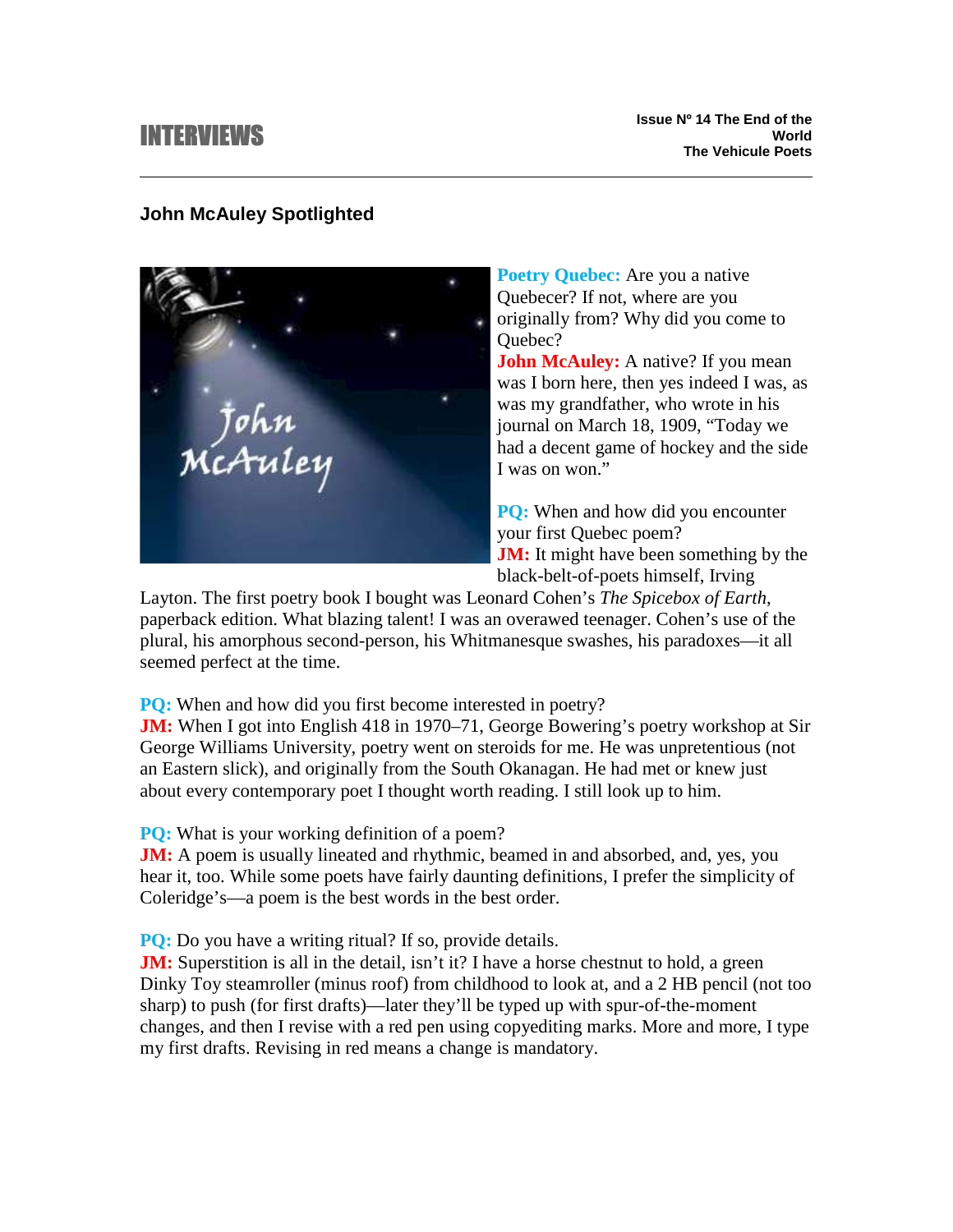**PQ:** What is your approach to writing of poems: inspiration driven, structural, social, thematic, other?

**JM:** Inspirational, yes, and whatever clicks open. Dreams are occasion sensations; there's a heft to the imagery and emotion. No narrative until I arrive, maybe telling me I'm alive. Inspiration-driven could mean coming up with a plan as I did for my translations of Latin poets who provided a tonal foundation I built my poems on. Structural? Yes, but not in the sense of a closed form. For that a little more elbow grease would be required. Is my approach thematic? Sure. Social, ditto. Other? Would that mean experimental? Some poems in James Schuyler's *Other Flowers* have edges––for the time. Make my experimental poem a latté, por favor. I still don't have a clue about fusion poetry. Is that a kind of displacement, poetic buoyancy?

**PQ:** Do you think that being a minority in Quebec (i.e. English-speaking) affects your writing? If so, how?

**JM:** Did being a minority affect Kafka? It affects me only in the sense that I consider myself an English-speaking Montrealer with some Quebec attitudes, yet feel I am an alien interloper and have been told that I am pathetic, a large bug, *moi.*

**PQ:** Do you think that writing in English in Quebec is a political act? Why or why not? **JM:** Apparently it is—to some out there. Wasn't it the late prime minister Pierre Trudeau who once said, "Keep politics out of the bedrooms of starving poets' garrets"?

## **PQ:** Why do you write?

**JM:** Why does a pigeon fly, a caterpillar crawl? Better—why do the African Grey Parrot, the Beluga whale, and the Asian Elephant mimic the human voice? Is it loneliness? Pleasure? I developed a love of words when young because I wasn't allowed to have a pet. My parents had a huge hardback Webster's dictionary, which I'd read on the floor near the china cabinet. And why do I write? For self-reclamation in the sense that poetry is redemptive and liberating and, I hope, a pleasure for readers and listeners. Maybe it's genetic. A distant relative of mine wrote poetry in Seattle.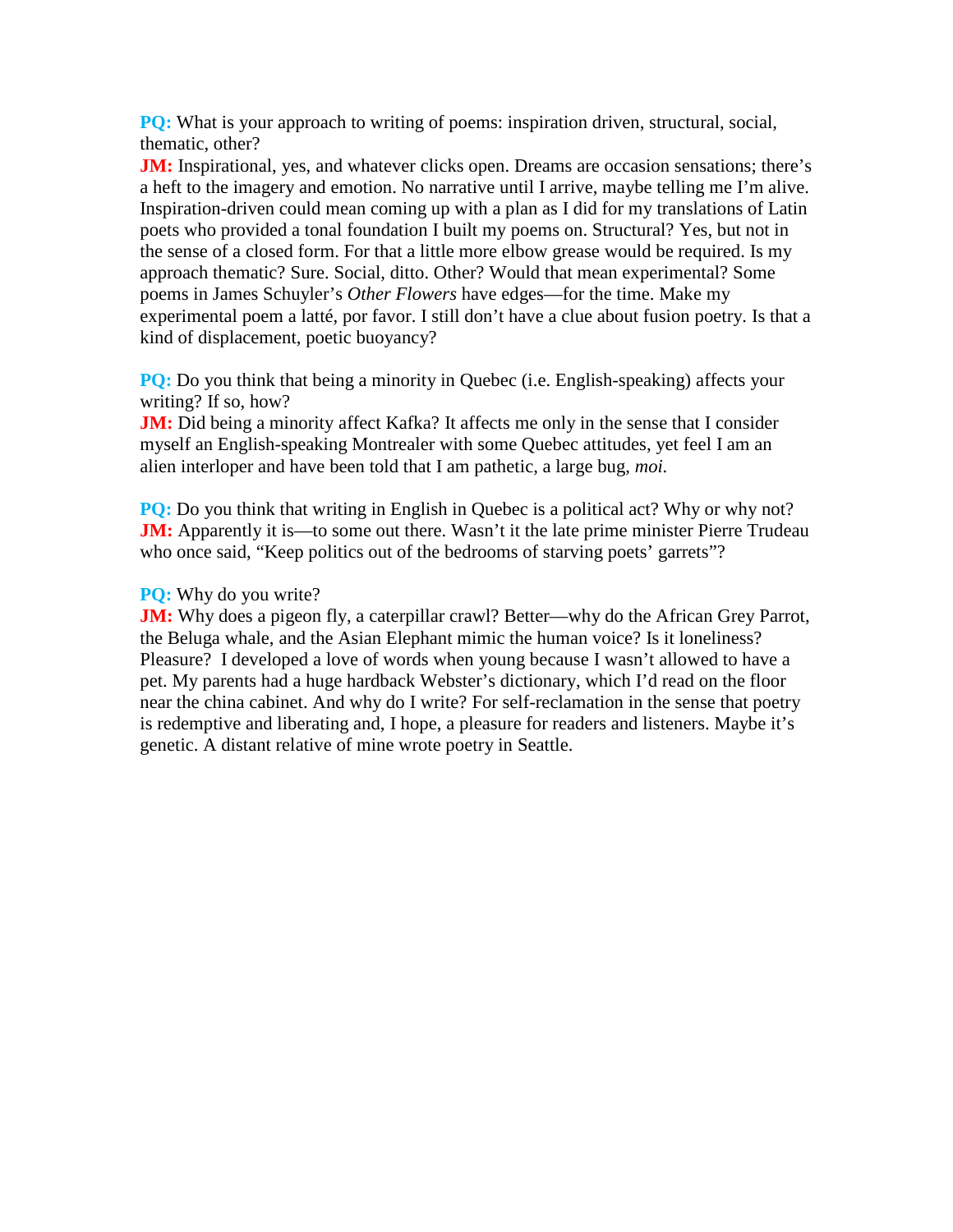

**PO:** Who is your audience? **JM:** Is there one?

**PQ:** Do you think there is an audience, outside of friends or other poets, for poetry? **JM:** Maybe a handful of students in one's classes if one teaches . . . or a family member. So few, the readers of poetry are mostly university undergraduates in arts faculties; for example, a long running Leeds University poetry magazine is aptly titled *Poetry and Audience (P&A).* Poets themselves make up for the lack of other readers. And what poet doesn't have a large collection of poetry books?

**PQ:** Does your day job impact on your writing? How? **JM:** Raymond Souster was a looker-after of a bank vault, Wallace Stevens an insurance company

executive, William Carlos Williams a medical doctor. Souster's output? Over 50 books of his own poetry, WCW's around 20 books of poetry and well over a dozen books of prose. Stevens was the least prolific yet up there in the American pantheon. These three had one thing in common––none of them had a university or college job. For me, teaching (and marking) is a way of filling up time. It has taken me roughly a month to complete this interview.

**PQ:** How many drafts (beer, too) do you usually go through before you are satisfied/finished with a poem?

**JM:** A poem takes as many drafts as necessary to show through. I've always enjoyed the challenge of revising, maybe because getting a poem down sometimes feels almost weightless. I am a misreader writing. Many of my poems are clunkers until revised. In a way I envy the "rivers of ink poets" who revise little and produce reams. My motto for revision? Whatever it takes.

**PQ:** Do you write with the intention of "growing a manuscript" or do you work on individual poem that are later collected into a book?

**JM:** I usually work on individual poems though I now have a collection of football poems that is growing like a bunch of weeds. It sounds gardenish, but unfortunately I don't have a green thumb. In a way, my first book *Nothing Ever Happens in Pointe-Claire* was a type of growing manuscript as it contains letters fabricated to give the included poems a reason for being between covers.

**PQ:** What is the toughest part of writing for you?

**JM:** It's called management, knowing what to do with what's been put on a page and finishing it. A draft of a poem can sink to the bottom of a file folder for years and later be rediscovered. Then I wonder what I was trying to say. Recently I've fallen into too few participles and too much punctuation. For me, anything is potentially a distraction––a